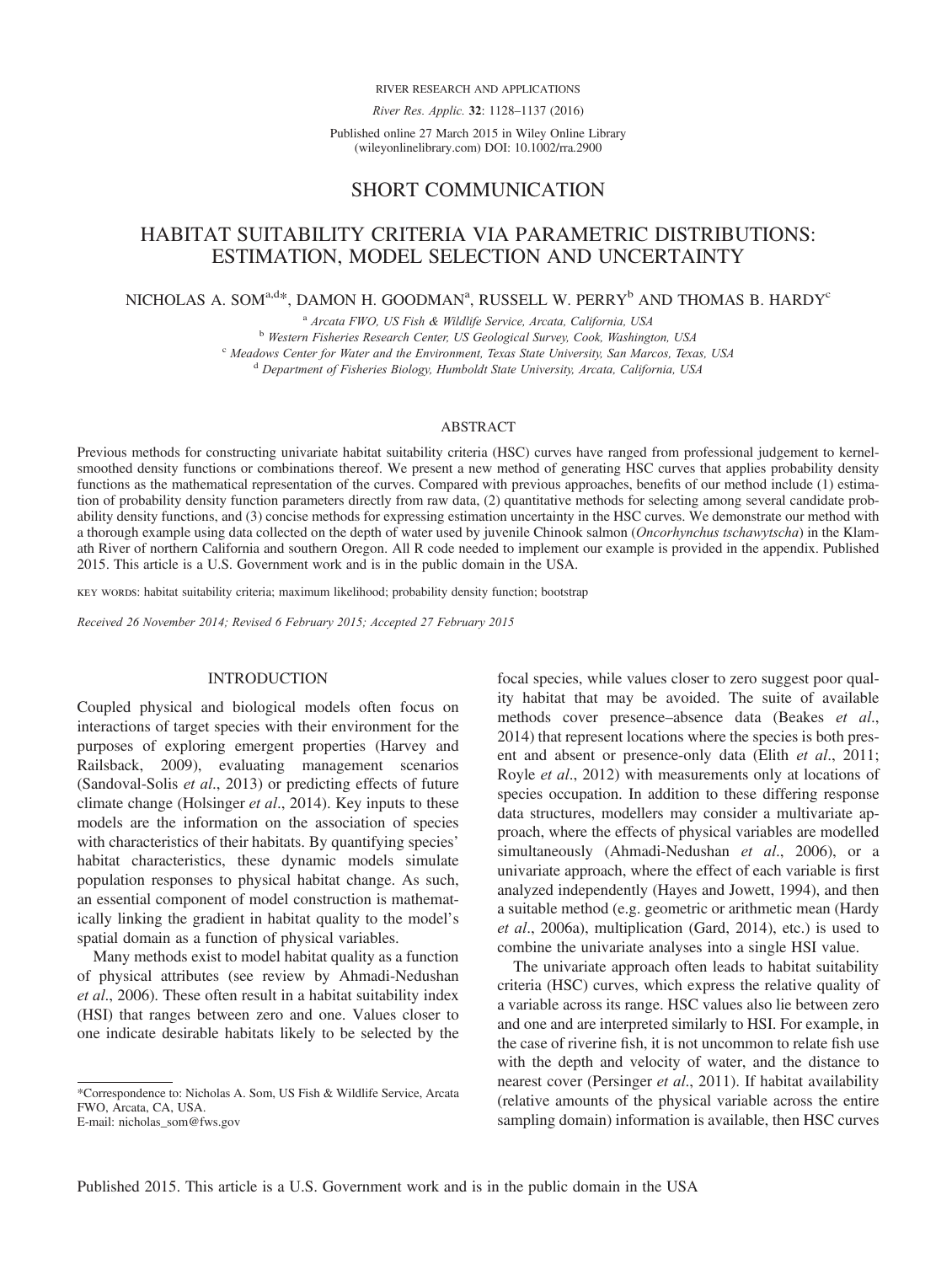can be generated by adjusting habitat use by the availability of each physical variable (Jowett, 2002), via methods that include forage ratios (Heath et al., 2015).

Univariate HSC curves have been generated using methods ranging from professional judgement to quantitative analysis (Bovee, 1986; Newcomb et al., 2007) and among the most commonly applied and cited methods for HSC curve creation is that of Hayes and Jowett (1994; e.g. cited over 100 times at the time of submission). This method relies on kernel-smoothed density distributions, which use both a kernel smoother (i.e. the shape of smoothing window) and a smoothing parameter (also called bandwidth) to approximate the distribution of the observed data. The smoothing parameter is selected to match the pattern of the observed data without masking important components or shapes and can be aided by variable smoothers that adapt the amount of smoothing for long-tailed distributions (Silverman, 1986). Hence, applying kernel smoothing requires the user to select both a smoothing parameter and a smoothing shape (there are many), but this method lacks quantitative methods to evaluate the choices.

There are several applications of this method, with varying steps after the kernel-smoothed density curves are created. For instance, the HSC curves could be adjusted for availability, standardized to lie between zero and one and then matched to mathematical functions via maximum likelihood using coordinates of the kernel-density curves (Hayes and Jowett, 1994). The mathematical functions can be polynomials of varying orders or other non-linear functions. In essence, this method first serves to approximate the probability density function of the observed data via a kernel-smoothed density distribution and then attempts to describe the resulting curve via a mathematical function that can be used to assign HSC curve values across the range of potential values in the system of study.

We agree with Hayes and Jowett (1994) that probability density functions (hereafter, PDFs) are an elegant representation of HSC curves. We contend, however, that given the large array of potential PDFs (and large suite of potential shapes) that these data are more amenable to direct PDF fitting and estimation. Herein, we propose the direct use of PDFs as the basis for the mathematical representation of HSC curve shapes. In addition to eschewing decisions regarding kernel shape or smoothing parameter size, we show that our proposed method has the added benefits of (1) estimating parameters directly from the observed data (instead of fitting a mathematical function to kernel-density output), (2) providing a clear method for quantitative evaluation of candidate PDFs, and (3) creating a framework where expressing the uncertainty in parameter estimates and PDF choice is easily implemented with common statistical software.

### PROBABILITY DENSITY FUNCTIONS FIT TO HSC **CURVES**

### Continuous probability density functions

We begin with a very concise introduction to continuous PDFs. Interested readers can find more details in any mathematical statistics text, including Mukhopadhyay (2000). In general, for any continuous random variable X,  $f(x)$  is a probability density function if and only if  $f(x) \ge 0$  for all real x, and  $\int_{-1}^{\infty}$  $\int_{-\infty}^{\infty} f(x)dx = 1$ . These conditions are assured if applying common software for fitting distributions to data, such as R statistical software (R Core Team, 2014). There are many continuous PDFs, and common distributions include the normal (also called Gaussian), gamma, chi-square, exponential, Pareto and Weibull. For variables like depth, velocity, distance to cover and other physical variables that might be combined into an HSC analysis, the variables tend to be nonnegative, and other potential continuous PDFs include the kappa, generalized extreme value, log-normal and truncated (at zero) normal distribution.

The support (i.e. the range of all possible values that  $X$ can take), the range of values  $X$  is most likely to take and the shapes of PDFs are governed by the form of  $f(x)$  and the parameters that define the function. For example, the normal distribution has support from  $-\infty$  to  $\infty$ , and the gamma is only defined for  $x \ge 0$ , but shapes and likely ranges of X from PDFs can vary demonstrably with differing parameter values (Figure 1). In all, this



Figure 1. Example probability density functions of two normally distributed random variables (N1 and N2, solid lines) and two gamma random variables (G1 and G2, dashed lines). N1 has parameter values mean  $=-3$  and standard deviation = 0.45; N2 has parameter values mean  $= 0$  and standard deviation  $= 1.5$ ; G1 has parameter values shape = 1 and scale = 2; G2 has parameter values shape  $= 2$  and scale  $= 3$ . Definitions of these probability density functions and their parameters can be found in Asquith (2014)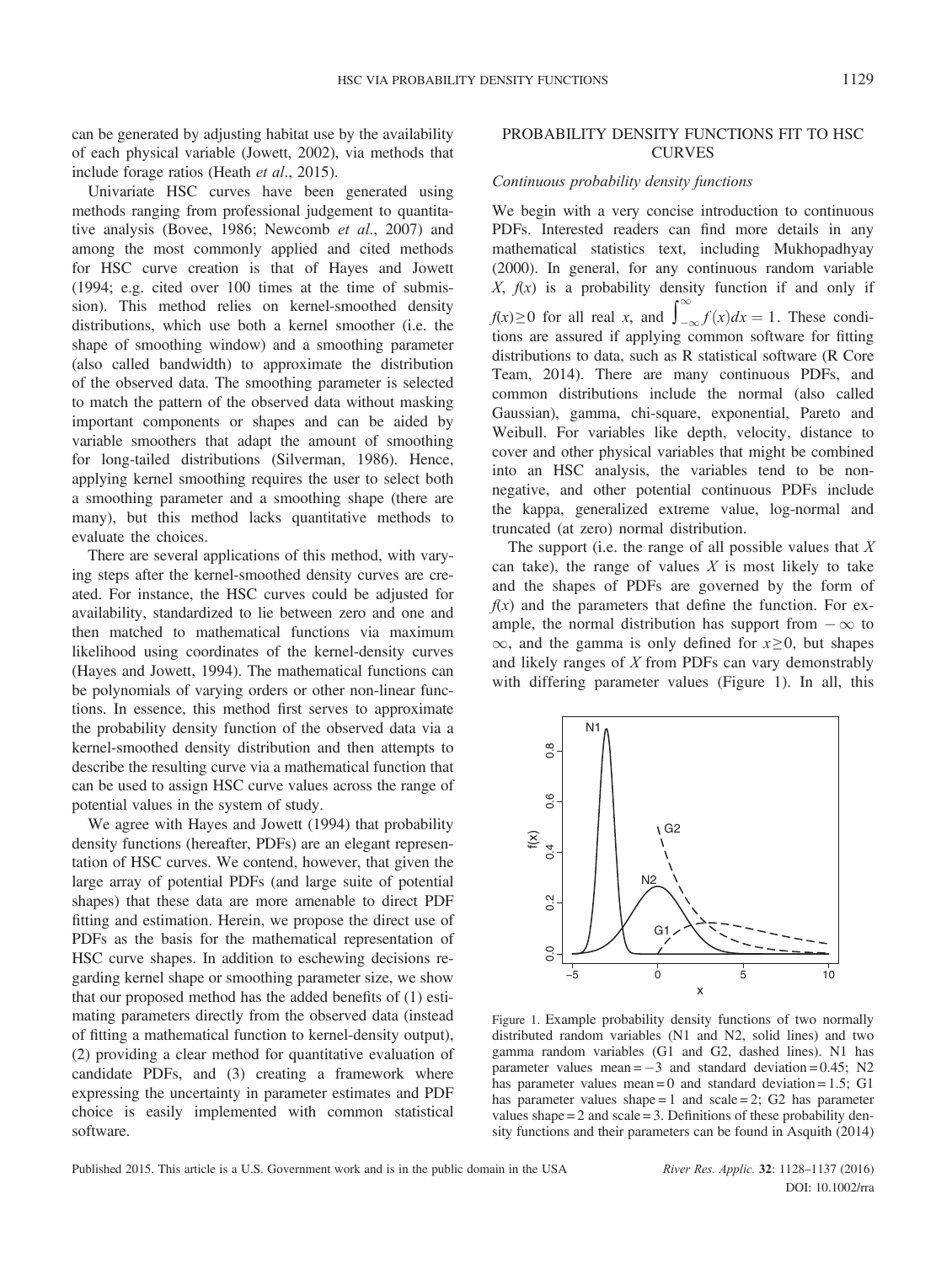leads to a rich library of potential PDFs from which one or several are likely to fit observed data well.

### PDF parameter estimation

To take advantage of the shapes of PDFs for HSC curves, PDF parameters must be estimated from the observed data. There are several methods for estimating PDF parameters. Maximum likelihood (ML) estimation is likely the most familiar to readers, but L-moments estimation (based on linear combinations of order statistics) may be preferred for some PDFs (Hosking, 1990). Here, we present a small example of ML estimation, which finds parameter values that are the most likely (have the maximum likelihood) given the observed data, and our expanded example in the subsequent discussion demonstrates an application of L-moments estimation.

Using calculus and algebra, parameters of some PDFs may be estimated via ML analytically using summary statistics of the observed data, but there are often situations where numerical methods must be employed. Numerical methods are quite accessible with common statistical software, so we present our example using R statistical software (R Core Team, 2014), with data randomly generated from an exponential distribution. More details on ML estimation can be found in many statistical texts, including Mukhopadhyay (2000).

A likelihood function  $(L(\theta))$  is a function of the parameters  $(\theta)$  and is simply the product the PDF  $(f(x))$  evaluated at the *n* data points for  $\theta$ ,

$$
L(\theta) = \prod_{i=1}^{n} f(x_i; \theta)
$$

For computational convenience, the natural logarithm  $(ln)$  of the joint distribution of the data is often used, which results in a summation over the joint distribution. Additionally, because the optimization routine employed in our example (optim) defaults to finding minimums, and for a PDF selection metric described subsequently, we also multiply our function by  $-1$  and obtain a function to use for computing ML estimates of the PDF parameters,

$$
-lnL(\theta) = -\sum_{i}^{n} ln(f(x_i; \theta))
$$
 (1)

In the R code below this paragraph, we (1) randomly generate 45 exponentially distributed variables (rate parameter = 5); (2) place the PDF (*dexp* for the base package of R) and parameter in Equation  $(1)$ ; and  $(3)$ provide a reasonable parameter starting value and have the software numerically obtain a parameter estimate.

> #1 > set.seed(34593); data <- rexp(45, 5) > #2 > expML <- function(pars, data) {-sum(log(dexp(data, rate = pars[1])))} > #3 > start <- mean(data); fitEXP <- optim(start, expML, data=data, method="BFGS") > fitEXP\$par [1] 5.172151

The estimate of around 5.17 is not exactly equal to 5, and that is because a random sample was drawn. If we repeated this exercise many times, the average estimate would be very close to 5. R statistical software contains many packages for estimating the parameters of PDFs via ML (e.g. maxLik, likelihood and bbmle) or L-moments (lmomco). The values of the selected PDF across the range of the variable values being considered are not restricted to be between zero and one. To impose this restriction, one simply scales the curve's values by the maximum PDF value across the range of variable values. This approach is demonstrated subsequently.

### Selecting PDFs

Several PDFs will likely have potential to sufficiently fit the shape of the data, and an important step is deciding which to consider. A benefit of our method is the ability to quantitatively compare the fit of several candidate PDFs, and selecting this candidate list begins with choosing PDFs with support, and potential shape, that are appropriate for the data. For instance, a normal distribution would not be appropriate for a variable that can only take positive values, and choosing a single-parameter exponential distribution would not be appropriate for data that exhibit HSC values near zero for both the lowest and highest values of the data range. We note that our approach will work for any PDF, including those for bivariate distributions.

With our proposed method, the fit of each candidate PDF to the data can be evaluated and used to rank their relative performance. One common approach would be to compute Akaike's Information Criterion (AIC) and rank the PDFs by their AIC values (Burnham and Anderson, 2004). AIC adds a penalty for each estimated parameter and seeks to balance the number of estimated parameters against the quality of the fit. In our experience, we have not been worried about an unwieldy number of estimated parameters for these PDFs (often between one and four parameters), so we simply extract the part of AIC that does not include a penalty for the number of parameters:  $-2 * ln(L(\theta))$ . As two is a constant scaler in this application, we can further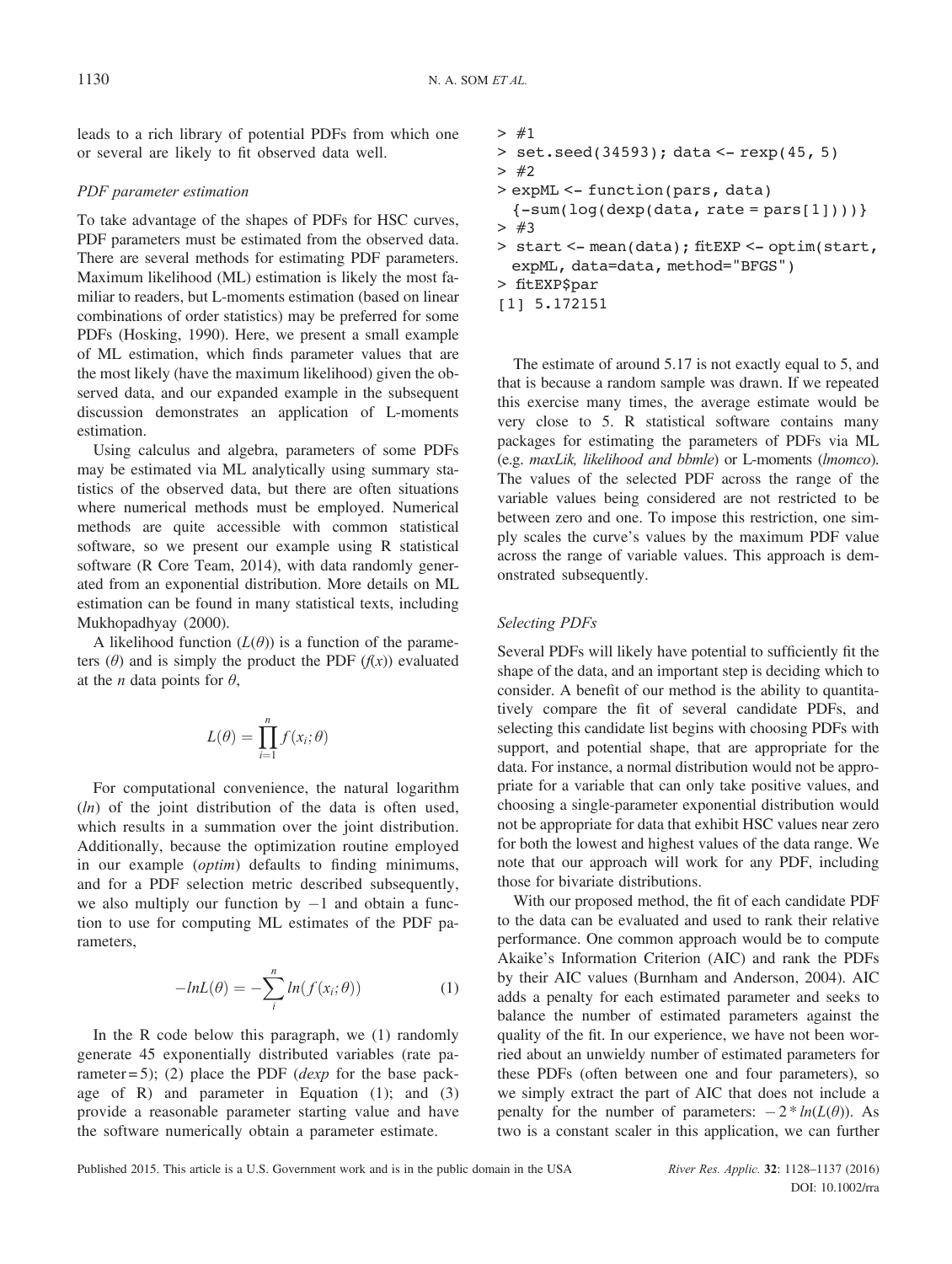simplify our metric to  $- ln(L(\theta))$  (hereafter,  $-LL$ ) as given in Equation (2). Similar to applications of AIC, the PDFs with the smallest – LL would demonstrate evidence of best

fit. -LL is easily obtained from any of the packages for ML estimation listed earlier and also from our example with the exponential distribution. Because we incorporated both the negative and  $ln$  into our function, we simply call the function that was used for estimation and insert the estimated value.

## > expML(fitEXP\$par, data) [1] -28.94799

Computing- LL in this way could also be performed to compare the fits of several PDFs if another estimation method was used (e.g. L-moments), because we are simply computing a value that considers the fit of the PDF to the data given specific parameter values.

### Expressing uncertainty in HSC curves

Another benefit of our method is the ability to express, both statistically and graphically, the uncertainty associated with the parameter estimates and the resulting HSC curve. Although confidence intervals for the parameter estimates are easily obtained, of more interest to practitioners is how this uncertainty is propagated to the HSC curves. The sample size and quality of fit will dictate how variant a confidence interval envelope appears around the curve generated from the observed data.

To compute and display HSC curves with their associated confidence interval curves, one could apply a parametric or non-parametric bootstrap routine. We opt here to present a non-parametric bootstrap method as it is more general, requires less knowledge of the output from various software routines and applies to a wide array of estimation techniques. Non-parametric bootstrapping involves computing statistics of interest with data generated by resampling with replacement from the observed data (Lange, 1999, p. 300). The process is repeated a large number of times (e.g. 2000) to obtain a bootstrapped approximation to the sampling distribution of the statistics of interest. Here, the statistics of interest will often be the HSC curve values across the range of the data. For an application to HSC curves, one can resample the data, estimate the parameters, generate values from the PDF over the range of the target variable, and repeat to obtain a bootstrapped distribution of HSC values that can be plotted with the curve fit to the observed data. An example of this is provided subsequently.

#### EXAMPLE

Here, we provide an example of our method using data collected to estimate the physical characteristics of habitat used by Chinook salmon (Oncorhynchus tschawytscha) fry (juvenile fish that are several months old and less than 50 mm in length) in the Klamath River of northern California and southern Oregon, USA. These are presence-only data, and we focus here on the depth variable, which is the measured depths of water occupied by these fish during data collection. These data were collected between 1998 and 2005 and contain 1663 depth values that ranged from 0.03 to 1.4 m. More details on the methods and locations of data collection, and the suite of other physical variables collected can be found in Hardy et al. (2006b). These data are currently being used to construct HSC curves for use in development of flow-tohabitat relationships for applications to a fish population dynamics model.

A histogram reveals a slightly right-skewed pattern, and because negative depths are not possible, only PDFs allowing only positive values are considered (Figure 2). Although we suggest that histograms be used for initial graphical assessment of the distribution of the data and for graphical assessment of how well a chosen PDF fits, we stress that we do not use histograms for the estimation of parameters or actual fitting of the HSC curves. We begin with selecting a pool of candidate PDF curves that may fit the data well, and although certainly not exhaustive, some examples include the Rayleigh, gamma and Rice distributions. Full mathematical descriptions of these PDFs can be found in Asquith (2014).

To evaluate the fit of each of these distributions to our data, we first estimate the parameters from these distributions with our data and then evaluate the-LL for each fit (Table I). The R code used to complete this step is available in Appendix A.1 and relies on the R contributed package





Figure 2. Histogram of measured depth values recorded with observed juvenile Chinook salmon use in the Klamath River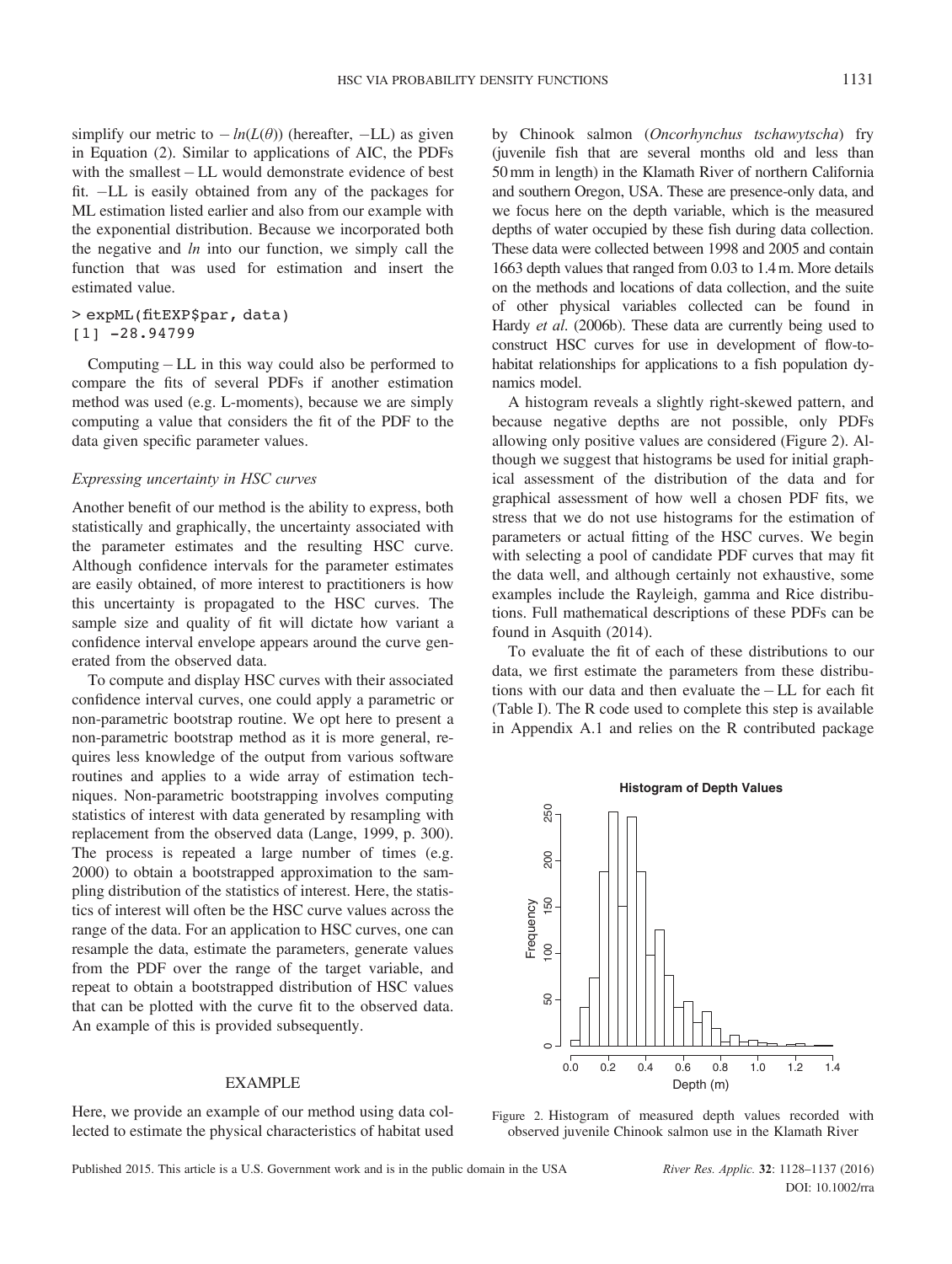Table I. Summaries of parameter estimates and minus the loglikelihood (-LL) for each probability density function being considered for a habitat suitability criteria curve for the depth variable

| Distribution | Parameter estimates                 | $-11.$ |
|--------------|-------------------------------------|--------|
| Gamma        | $\alpha$ = 3.7730; $\beta$ = 0.0940 | $-637$ |
| Rayleigh     | $\xi$ = 0.0144; $\alpha$ = 0.2714   | $-592$ |
| Rice         | $v = 0.2342$ ; $\alpha = 0.2259$    | $-561$ |

lmomco (Asquith, 2014). Based on these results, we would select the gamma PDF, because it has the lowest- LL.

Our next step is to scale the values of the selected PDF to lie between zero and one and then plot the resulting curve to visually evaluate if our estimated curve fits the data well. The R code for this step is provided in Appendix A.2. First, values for the selected PDF are computed across the observed range of depth values. Next, all PDF values are divided by their maximum to scale all values between zero and one. These scaled values are plotted against a representation of the raw data (e.g. a histogram) to ensure the curve fits well and makes sense. In our case here, the gamma distribution appears to fit the data very well (Figure 3, solid line).

Finally, we estimate how the uncertainty in our parameter estimates is reflected in the shape of the HSC curve. We apply a bootstrap routine that estimates the PDF parameters with a resampled data set and computes the HSC values over



Figure 3. Estimated habitat suitability criteria (HSC) curve (solid line) with 95% confidence intervals (dashed lines) for the depth of habitats used by Chinook salmon fry in the Klamath River. The estimated HSC curve is generated by fitting the data to a gamma distribution and then scaling the fitted PDF values by their maximum to restrict values between zero and one. The 95% confidence interval curves are generated by a non-parametric bootstrapping routine. The histogram is provided for visual assessment of fit only and was not used to fit the HSC curve to the data

the range of the data. We applied this procedure 2000 times and generated an estimated sampling distribution of the HSC curve across the range of the data. Confidence intervals are generated by taking the  $\alpha/2$  and  $1 - \alpha/2$  quantiles of the bootstrapped values across the range of depth. We opted for 95% confidence intervals and, thus, took the 0.025 and 0.975 quantiles. The R code used to generate our confidence intervals is provided in Appendix A.3. In this case, the confidence intervals (Figure 3, dashed lines) track very closely, and are quite narrow around, our estimated curve. In addition to the chosen PDF fitting the data well, the confidence intervals are narrow due to the large sample size. If the sample size was much smaller, say 50, the width of the confidence intervals would be much wider and the shape less precise (e.g. Figure A.1).

### DISCUSSION

We have demonstrated that PDFs can be used to construct HSC curves that are completely data-driven and without the subjectivity or reliance on smoothing parameters or histogram bin widths of other methods. The continuous PDFs employed by our method generate smooth curves, which we believe better reflect changes in habitat suitability compared with curves that vary sharply over small gradients in physical attributes, for example, frequency analysis or nonparametric tolerance limits (Newcomb et al., 2007).

We are not aware of methods to adequately represent the uncertainty associated with generating HSC curves via the kernel-density approach, although it may be possible. One would need to quantitatively account for the uncertainty associated with decisions regarding type of kernel smoother employed and the amount of smoothing applied (size of bandwidth parameter). Further, the user defines the specific values, over the range of the physical variable, for which output from the kernel-smoothed density estimate is generated. This decision point precludes the use of any quantitative measures regarding quality of fit, and these values are in turn used to estimate the parameters of the mathematical function. Effectively accounting for the uncertainty in HSC curves generated using the kernel-density approach would require resolution of these issues.

We have shown that our approach provides basic methods to evaluate candidate PDFs and quantitatively select a PDF from which to base a HSC curve. Further, our approach provides straightforward methods for estimating the uncertainty in PDF parameter estimates and the resulting effects on the HSC curves. Faced with several candidate PDFs that rank similarly in regards to fit quality, one could also incorporate the uncertainty in the PDF selection to their HSC curves. For instance, at each bootstrap iteration, one could bootstrap the data as well as pull from the candidate list of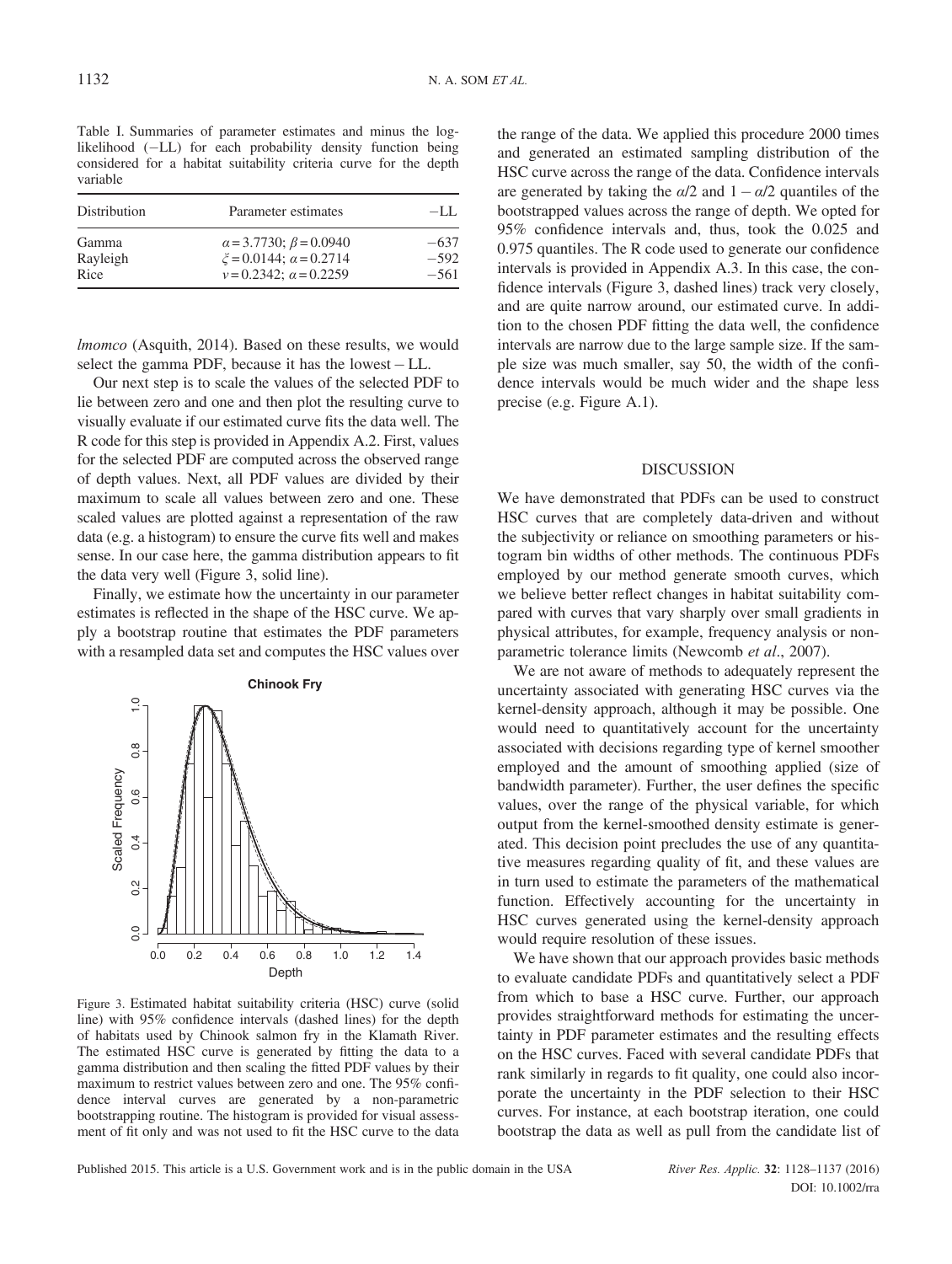PDFs and generate HSC curves with confidence intervals reflective of both PDF and parameter uncertainty. Likewise, one could add a step to the bootstrap routine where the resampled data set is subjected to the PDF selection procedure.

If the univariate HSC curve approach is applied, there still remains the task of combining the univariate curves into a single HSI. While we do not pursue that topic here, we do note that our approach allows a straightforward way to incorporate the variation in PDF parameter estimates via common procedures like bootstrapping or Monte Carlo sampling. For instance, once could implement a routine where, at each bootstrap iteration, a bootstrapped HSC curve is created for each physical variable, and the univariate curves are combined per chosen method to create HSI values that express the according uncertainty.

We certainly do not suggest that construction of HSC curves can be made with a black-box type approach. Simply because one PDF fits best among those considered does not imply the PDF fits the data well enough for applications. In our experience, however, we have not encountered situations where a proper candidate PDF fit poorly. In fact, for applications that have covered multiple physical variables for multiple species and life stages from several rivers, we have found that gamma, kappa, Pareto and Weibull PDFs commonly fit well for HSC data. These PDFs can provide a large array of possible shapes given combinations of their respective parameter values.

We acknowledge that in our example we did not make adjustments to adjust habitat use for availability. In the habitat suitability work that we have encountered, we have not had the benefit of additional availability information. This situation could be increasingly common, with the growing need to gather information from existing databases to reduce expenses (Isaak et al., 2014). Many scientists do have these data and prefer to incorporate this information into the HSC curves. Our method will work in either case. One could simply repeat the process used for selecting and estimating the parameters of a habitat-use PDF for the habitatavailability data, and then divide the use curves by the availability curves, or make availability adjustments to the use data and fit a PDF to data already adjusted for availability.

Generally, presence–absence data is preferred to presence-only, because observed zeros are informative about the suite of physical conditions that species use (Royle et al., 2012). Despite this and advances in the data collection, model fitting, and analysis methods suitable for HSI creation, there will remain practitioners and applications that rely on presence-only data, by choice or by need, to construct HSC curves. We contend that the science in this arena benefits from a method that reduces subjectivity, estimates HSC curves directly from raw data and accounts for uncertainty in HSC curve creation.

#### ACKNOWLEDGEMENTS

The authors would like to thank Nicholas Hetrick for thoughtful discussions regarding the development of our method and to Mark Magneson and other diligent field-crew members that collected the data used in our example. The findings and conclusions in this article are those of the authors and do not necessarily represent the views of the U.S. Fish and Wildlife Service. Any use of trade, product or firm names is for descriptive purposes only and does not imply endorsement by the U.S. Government.

#### **REFERENCES**

- Ahmadi-Nedushan B, St-Hilaire A, Berube M, Robichaud E, Thiemonge N, Bobee B. 2006. A review of statistical methods for the evaluation of aquatic habitat suitability for instream flow assessment. River Research and Applications 22: 503–523.
- Asquith WH. 2014. lmomco|L-moments, trimmed L-moments, L-comoments, censored L-moments, and many distributions. R package version 2.1.1.
- Beakes MP, Moore JW, Retford N, Brown R, Merz JE, Sogard SM. 2014. Evaluating statistical approaches to quantifying juvenile Chinook salmon habitat in a regulated California river. River Research and Applications 30: 180–191.
- Bovee KD. 1986. Development and evaluation of habitat suitability criteria for use in the instream flow incremental methodology. Technical Report Instream Flow Information Paper 21, U.S. Fish and Wildlife Service.
- Burnham KP, Anderson DR. 2004. Multimodel inference: understanding AIC and BIC in model selection. Sociological Methods and Research 33(2): 261–304.
- Elith J, Phillips SJ, Hastie T, Dudk M, Chee YE, Yates CJ. 2011. A statistical explanation of MaxEnt for ecologists. Diversity and Distributions  $17(1): 43-57.$
- Gard M. 2014. Modelling changes in salmon habitat associated with river channel restoration and flow-induced channel alterations. River Research and Applications 30: 40–44.
- Hardy TB, Addley RC, Saraeva E. 2006a. Evaluation of instream flow needs in the lower Klamath River, Phase II, Final Report. Technical report, Institute for Natural Systems Engineering, Utah State University, Logan, UT.
- Hardy TB, Shaw T, Addley RC, Smith GE, Rode M, Belchik M. 2006b. Validation of chinook fry behavior-based escape cover modeling in the lower Klamath River. International Journal of River Basin Management  $4(2)$ : 1–10.
- Harvey BC, Railsback SF. 2009. Exploring the persistence of streamdwelling trout populations under alternative real-world turbidity regimes with an individual-based model. Transactions of the American Fisheries Society 138: 348–360.
- Hayes JW, Jowett IG. 1994. Microhabitat models of large drift-feeding brown trout in three New Zealand rivers. North American Journal of Fisheries Management 14(4): 710–725.
- Heath MW, Wood SA, Brasell KA, Young RG, Ryan KG. 2015. Development of habitat suitability criteria and in-stream habitat assessment for the benthic cyanobacteria Phormidium. River Research and Applications 31: 98–105.
- Holsinger L, Keane RE, Isaak DJ, Eby L, Young MK. 2014. Relative effects of climate change and wildfires on stream temperatures: a simulation modeling approach in a rocky mountain watershed. Climate Change 124: 191–206.
- Hosking JRM. 1990. L-moments: analysis and estimation of distributions using linear combinations of order statistics. Journal of the Royal Statistical Society. Series B (Methodological) 52(1): 105–124.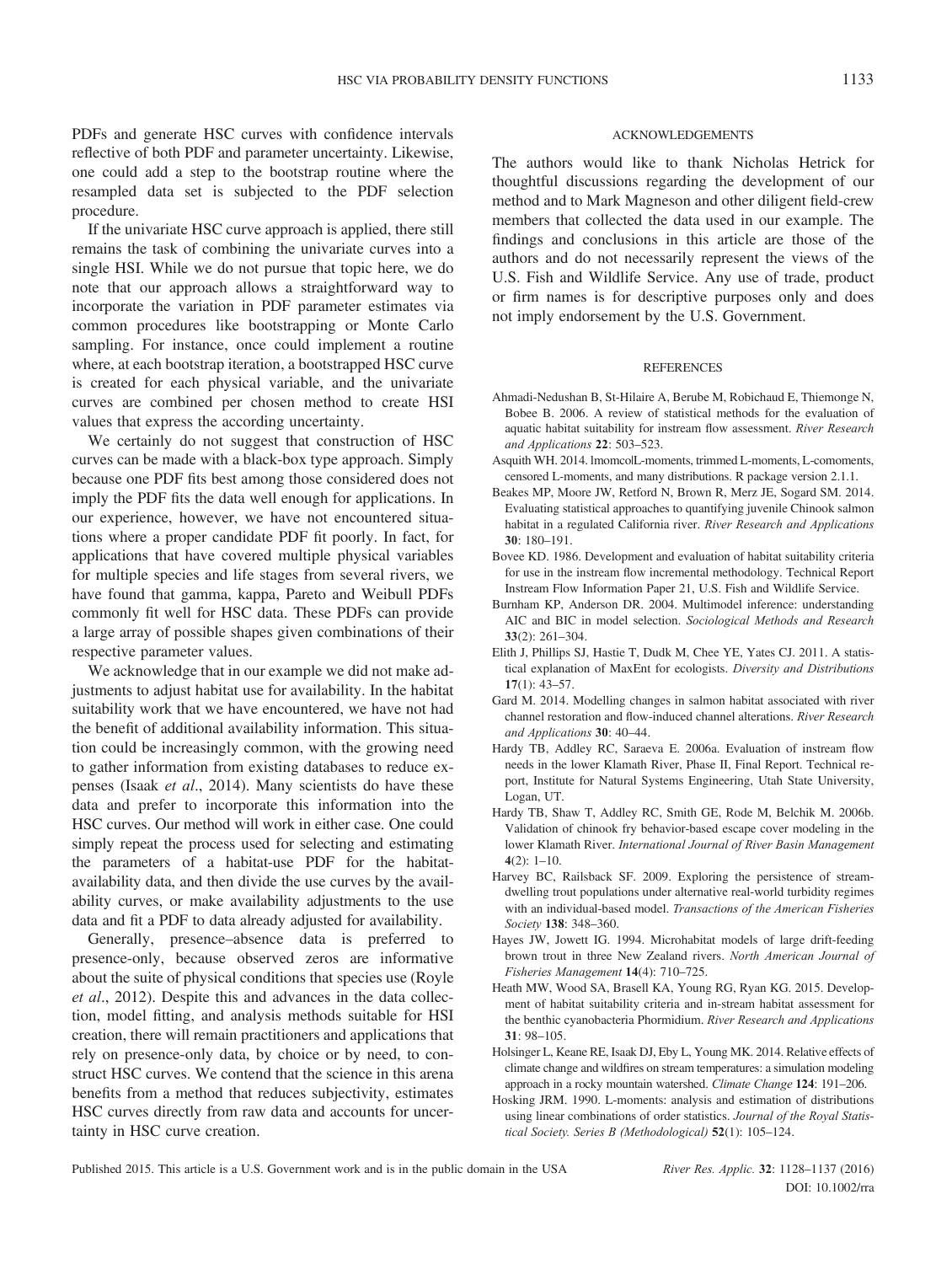- Isaak DJ, Peterson EE, Ver Hoef JM, Wenger SJ, Falke JA, Torgersen CE, Sowder C, Steel EA, Fortin MJ, Jordan CE, Ruesch AS, Som N, Monestiez P. 2014. Applications of spatial statistical network models to stream data. Wiley Interdisciplinary Reviews: Water 1(3): 277–294.
- Jowett IG. 2002. In-stream habitat suitability criteria for feeding inaga (galaxias maculatus). New Zealand Journal of Marine and Freshwater Research 36(2): 399–407.
- Lange K. 1999. Numerical Analysis for Statisticians. Statistics and Computing, Springer-Verlag: New York, NY.
- Mukhopadhyay N. 2000. Probability and Statistical Inference. Marcel Dekker: New York, NY.
- Newcomb TJ, Orth DJ, Stauffer DF. 2007. Habitat evaluation. In Analysis and Interpretation of Freshwater Fisheries Data, Brown ML, Guy CS (eds). American Fisheries Society: Bethesda, MD; 843–886.
- Persinger JW, Orth DJ, Averett AW. 2011. Using habitat guilds to develop habitat suitability criteria for a warm water stream fish assemblage. River Research and Applications 27(8): 956–966.
- R Core Team. 2014. R: A Language and Environment for Statistical Computing. R Foundation for Statistical Computing: Vienna, Austria.
- Royle JA, Chandler RB, Yackulic C, Nichols JD. 2012. Likelihood analysis of species occurrence probability from presence-only data for modelling species distributions. Methods in Ecology and Evolution 3(3): 545-554.
- Sandoval-Solis S, Teasley RL, McKinney DC, Thomas GA, Pati~no Gomez C. 2013. Collaborative modeling to evaluate water management scenarios in the Rio Grande basin. Journal of the American Water Resources Association 49(3): 639-653.
- Silverman BW. 1986. Density Estimation for Statistics and Data Analysis. Chapman and Hall, London.

## APPENDIX A

### A.1 R code to evaluate fit of potential PDFs to depth variable

```
# Evaluate fit of potential PDFs to depth variable.
# ChinookFry is the name of the data object that contains the depth data.
# Define the data we'll be fitting a HSC curve to.
depth< - ChinookFry$Depth
```

```
# load the lmomco package
library(lmomco)
```

```
# Create a function that relies on the package "lmomco" to:
# 1: Estimate the parameters of a candidate PDF using observed data.
# 2: Calculate - log(likelihood) given the
     parameter estimates and candidate distribution.
EstFitReport < - function(distn, dat){
X1 < -1 moms (dat)
parEst < - lmom2par(X1, type = distn)
CallLabel \langle -\text{paste}(\text{ndf}',\text{distn},\text{sep}=\text{''})nll \langle -(-\text{sum}(\text{log}(\text{do.call}(\text{CallLabel}, \text{args}=\text{list}(x=\text{dat}, \text{para}=\text{park})), \text{y}(\text{note}=\text{T})))\ranglelist(pars = parEst$para, nll = nll)
}
```

```
# Rayleigh distribution
EstFitReport("ray", depth) -LL = -591.5406
# Gamma distribution
EstFitReport("gam", depth) -LL = -636.5174
# Rice distribution
EstFitReport("rice", depth) -LL = -560.517
```
### A.2 R code to scale PDF values between 0 and 1 and plot HSC curve.

# Scale PDF values so all HSC values lie between 0 and 1. # Plot estimated curve to visually inspect fit to data.

```
# Create a function that extracts the parameter estimates a lmomco object
makePARA <- function(distn, ests){
para < - list()para$type <- distn
```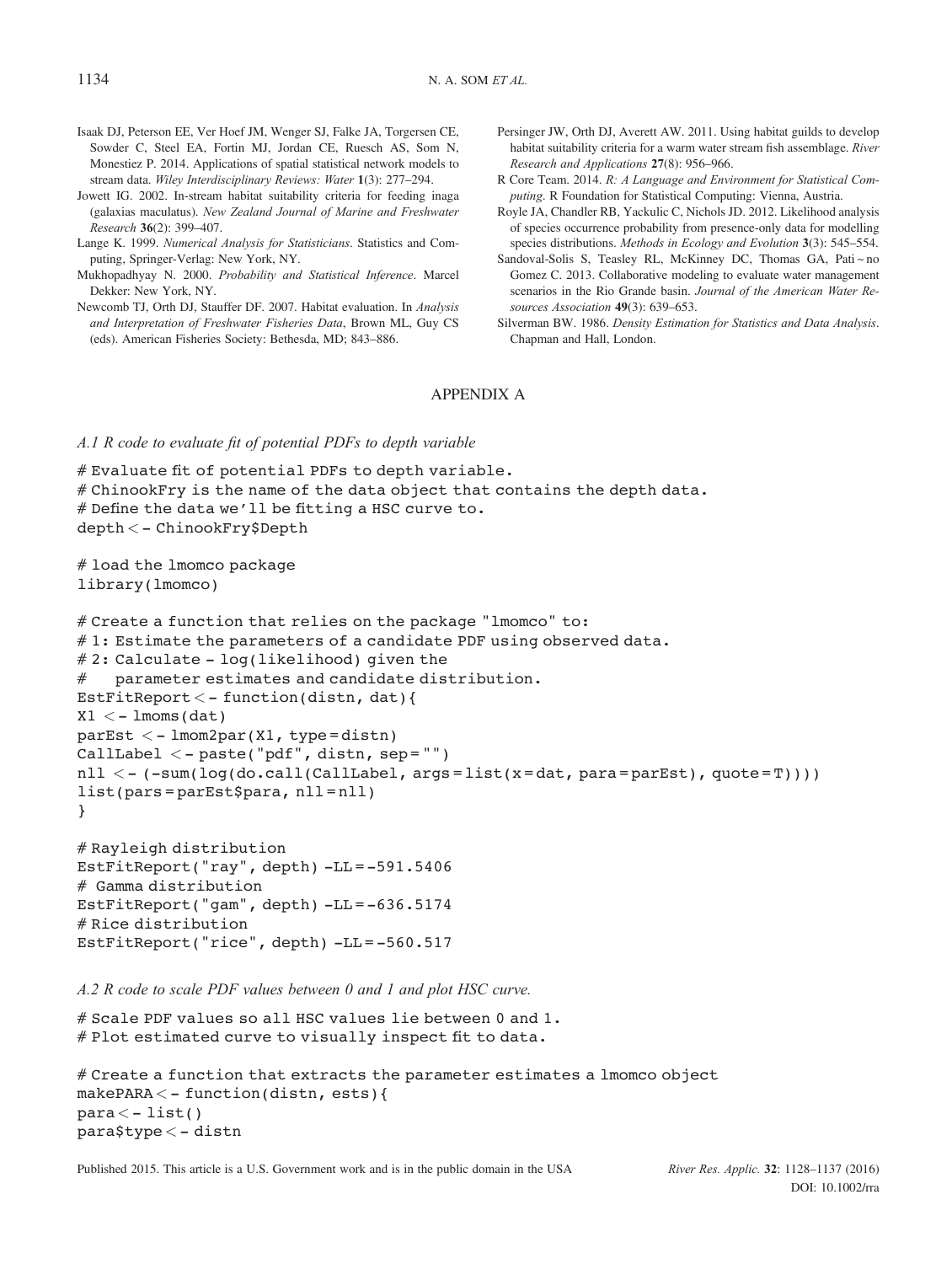```
para < - ests
para$source < - paste("par", distn, sep = "")
para
}
# Create a function that scales all HSC curve values to between 0 and 1,
# and plot the curve on a representation of the data, in this case a histogram.
plotScaledFit< - function(Range, distn, pars){
CallLabel \langle - paste("pdf", distn, sep = "")
newPARA <- makePARA(distn, pars)
vals < - do.call(CallLabel, args = list(x = Range, para = newPARA), quote = T)
max.val < - max(vals)scaled.vals < - vals/max.val
list(values = scaled.vals, scaler = max.val)
}
# Create a histogram, but do not plot because we want the y-axis of the
# histogram to match the scale of our HSC values.
H < -hist (depth, breaks = "FD", plot = F)
# Adjust the histogram so the y-axis lies between 0 and 1.
H.nls < -HH.nls$counts < - H$counts/max(H$counts)
# Create a dense set of numbers representing the range of depths
plotRange = seq(0, 1.5, 0.01)# Plot histogram with axis labels
plot(H.nls, xlab="Depth", main="Chinook Fry", cex.lab=1.5, cex.main=2,ylab = "Scaled Frequency")
# Add estimated HSC curve to histogram
lines(plotRange, plotScaledFit(plotRange, "gam",
    EstFitReport("gam", depth)$pars)$values, lwd=3)
A.3 R code to create and add confidence intervals to HSC curve.
# Create a function that:
# Creates bootstrap confidence intervals of the PDF parameters,
# and the HSC curve values.
BootstrapCIs < - function(data, distn, nBoots, alpha, plotRange){
FitEst < - function(distn,data){
X1 < -1 moms (data)
partst < -1mom2par(X1, type = distn)
parEst$para
}
makePARA <- function(distn, ests){
para < - list()para$type <- distn
paraStype <- ests
para $source < - paste("par", distn, sep = "")
para
```
}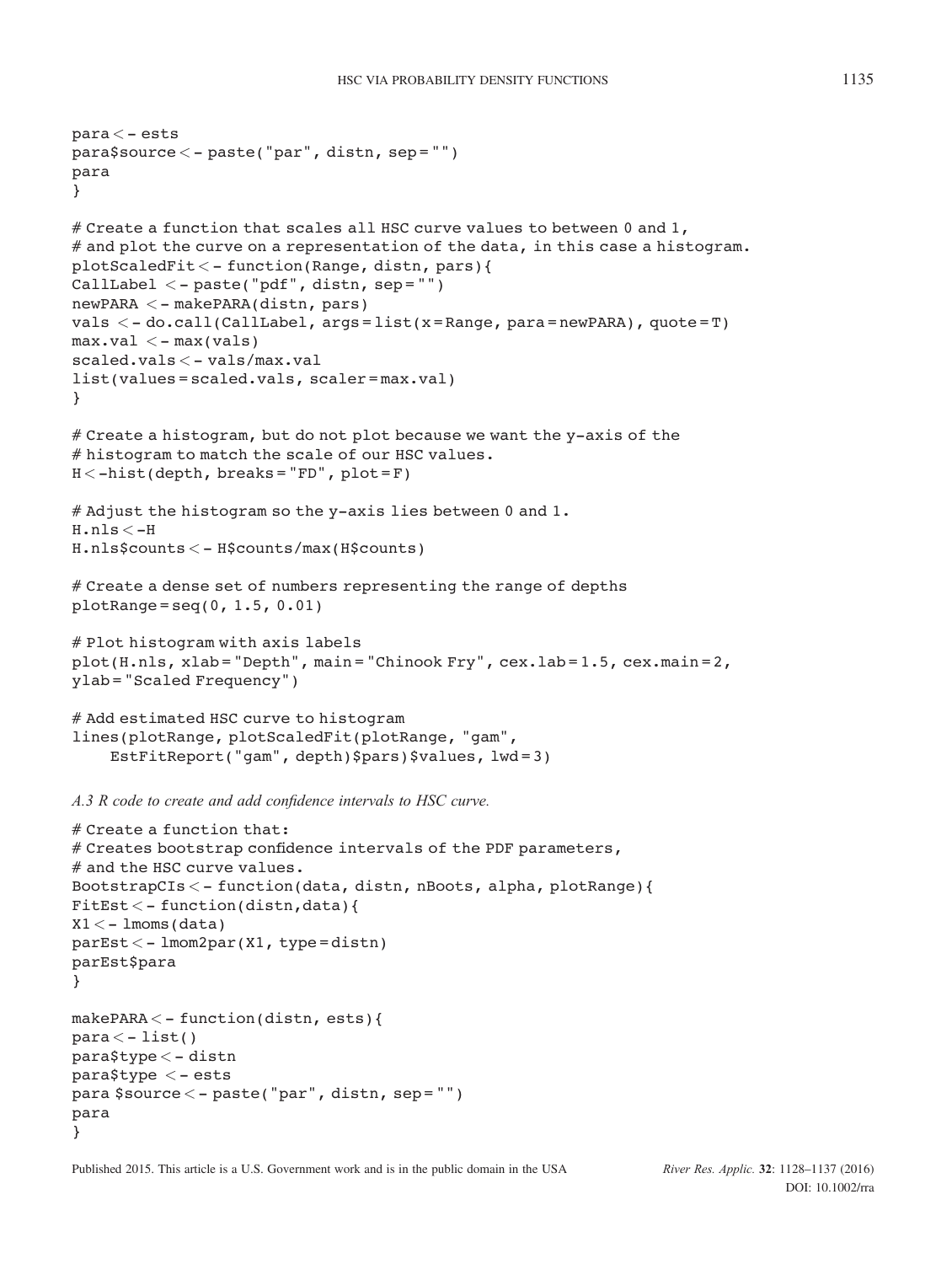```
plotScaledFitted< - function(Range, distn, pars){
CallLabel < -</math> paste("pdf", distn, sep="")para \langle - list()
para$type <- distn
para$para <- pars
para$source < - paste("par",distn,sep = "")
newPARA < - paravals< - do.call(CallLabel, args = list(x = Range, para = newPARA), quote = T)
max.val < - max(vals)scaled.vals < - vals/max.val
scaled.vals
}
BootMat <- t(replicate(nBoots, FitEst(distn, sample(data,length(data),
       replace = T)), simplify = "matrix")# Confidence Interval for parameter values
ParamCI \langle - apply(BootMat, 2, quantile, probs = c(alpha/2,(1-alpha/2)))
ParamSE <- apply(BootMat, 2, sd)
# Confidence Interval for curves
BootCurves < - apply(BootMat, 1, plotScaledFitted,Range = plotRange, distn = distn)
CurveCI <- apply(BootCurves, 1, quantile, probs = c(alpha/2, (1-alpha/2)))
Curve.CI.Lower = CurveCI[1,]
Curve.CI.Upper = CurveCI[2,]
list(Parameters.CI = ParamCI, Parameters.SE = ParamSE,
Curve.CI.Lower = Curve.CI.Lower,
Curve.CI.Upper = Curve.CI.Upper)
}
# Run function to obtain confidence intervals
# Note: may take several minutes to run
ConfInts <- BootstrapCIs(data = depth, distn = "gam", nBoots = 2000,
alpha = 0.05, plotRange = seq(0, 1.5, 0.01)# Plot histogram and fitted curve again
plot(H.nls, xlab = "Depth", main = "Chinook Fry", cex.lab = 1.5, cex.mainloop2,ylab = "Scaled Frequency")
lines(plotRange, plotScaledFit(plotRange, "gam",
    EstFitReport("gam", depth) $pars)values, lwd = 3)
# Add the upper and lower 95% confidence intervals
lines(ConfInts$Curve.CI.Lower ~ plotRange, lty = 5, lwd = 1)
lines(ConfInts$Curve.CI.Upper ~ plotRange, lty=5, lwd=1)
```